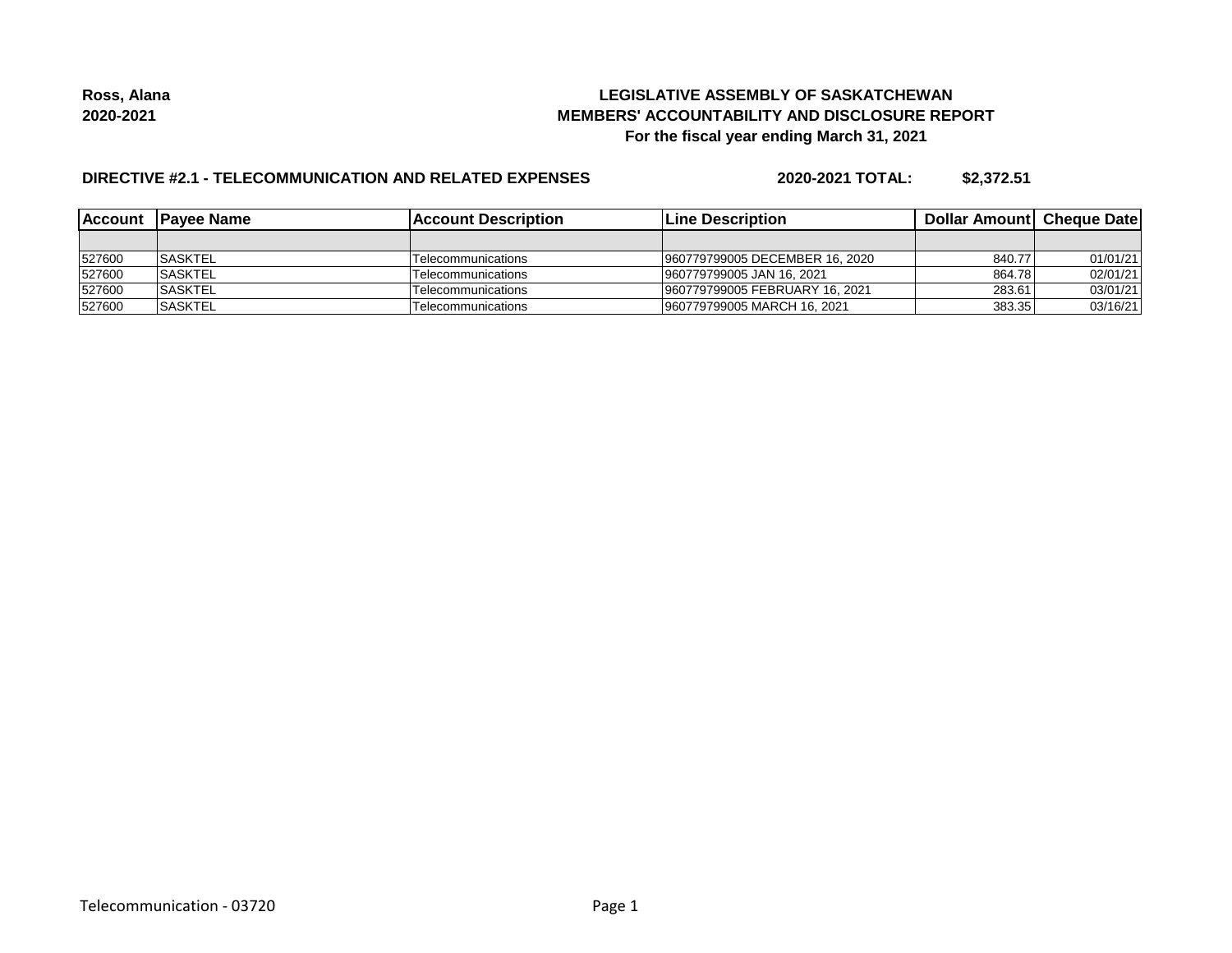## **LEGISLATIVE ASSEMBLY OF SASKATCHEWAN MEMBERS' ACCOUNTABILITY AND DISCLOSURE REPORT For the fiscal year ending March 31, 2021**

### **DIRECTIVE #3.1 - MLA TRAVEL AND LIVING EXPENSES**

**2020-2021 TOTAL: \$8,455.29**

| <b>Account</b> | <b>IPavee Name</b>   | <b>Account Description</b>  | Line Description                  | Dollar Amount Cheque Date |          |
|----------------|----------------------|-----------------------------|-----------------------------------|---------------------------|----------|
|                |                      |                             |                                   |                           |          |
| 541900         | ROSS, ALANA R        | <b>Elected Rep - Travel</b> | MLA TRAVEL NOVEMBER 12 - 30, 2020 | 2.124.17                  | 12/10/20 |
| 541900         | <b>ROSS, ALANA R</b> | Elected Rep - Travel        | <b>IMLA TRAVEL NOVEMBER 29 -</b>  | 2.572.34                  | 12/11/20 |
|                |                      |                             | <b>IDECEMBER 11, 2020</b>         |                           |          |
| 541900         | ROSS, ALANA R        | Elected Rep - Travel        | MLA TRAVEL JANUARY 13 - 15, 2021  | 817.70                    | 02/02/21 |
| 541900         | ROSS, ALANA R        | <b>Elected Rep - Travel</b> | MLA TRAVEL FEBRUARY 1 - 22, 2021  | 1,033.15                  | 03/03/21 |
| 541900         | <b>ROSS, ALANA R</b> | <b>Elected Rep - Travel</b> | MLA TRAVEL MARCH 2 - 17, 2021     | 1.487.22                  | 03/31/21 |
| 541900         | ROSS, ALANA R        | <b>Elected Rep - Travel</b> | MLA TRAVEL FEBRUARY 21 - 23, 2021 | 420.71                    | 03/31/21 |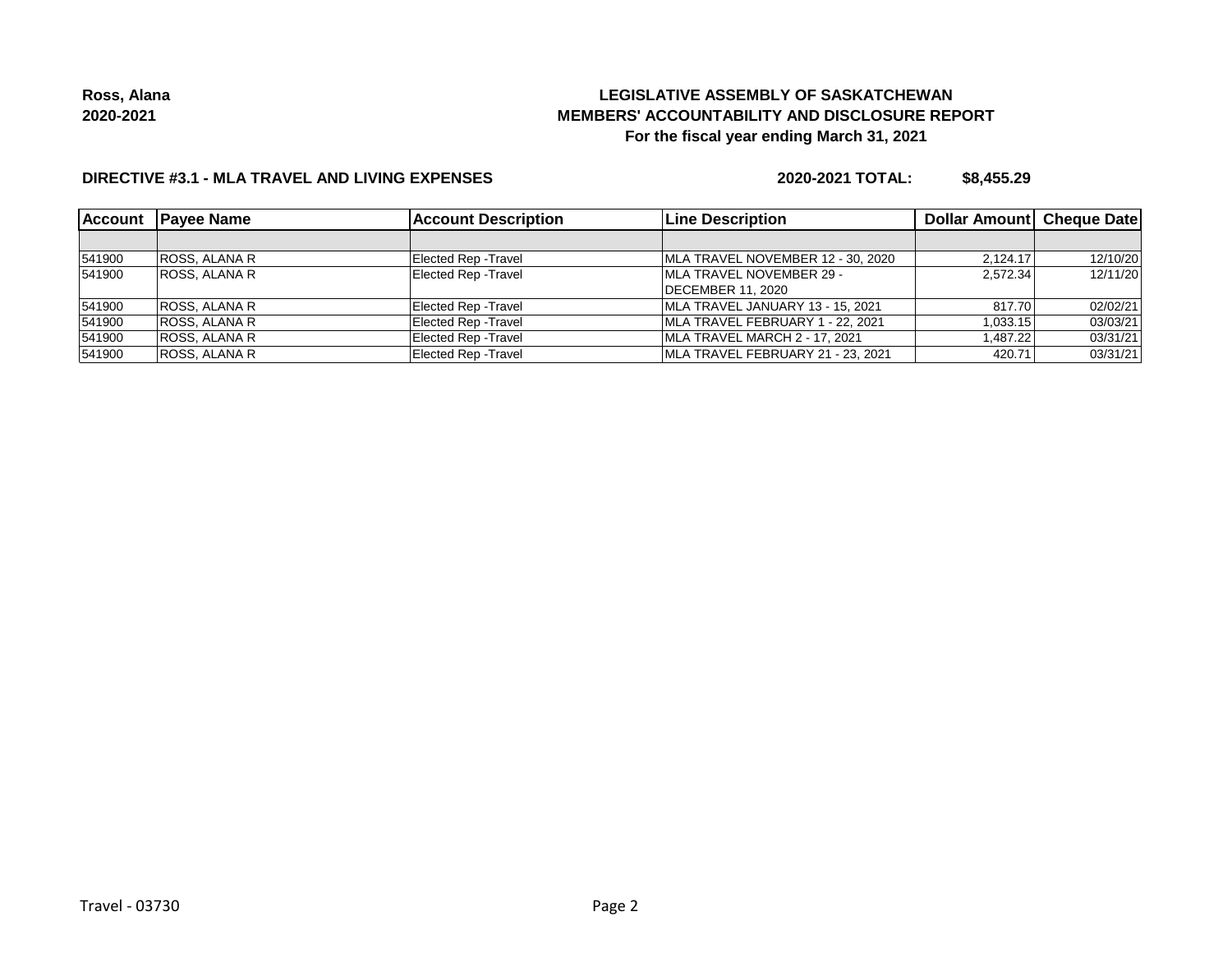

## **LEGISLATIVE ASSEMBLY OF SASKATCHEWAN MEMBERS' ACCOUNTABILITY AND DISCLOSURE REPORT For the fiscal year ending March 31, 2021**

#### **DIRECTIVE #4.1 - CONSTITUENCY SERVICE EXPENSES**

**2020-2021 TOTAL: \$23,574.20**

| <b>Account</b> | <b>Payee Name</b>                                          | <b>Account Description</b>                | <b>Line Description</b>                                         | <b>Dollar Amount</b> | <b>Cheque Date</b>    |
|----------------|------------------------------------------------------------|-------------------------------------------|-----------------------------------------------------------------|----------------------|-----------------------|
|                |                                                            |                                           |                                                                 |                      |                       |
| 521372         | <b>BRIGHTEN CREATIVE GROUP LTD.</b>                        | Photographer's Services                   | <b>PHOTOGRAPHIC SERVICES</b>                                    | 82.19                | 03/01/21              |
| 522000         | 101157506 SASKATCHEWAN LTD.                                | Rent of Ground, Buildings and Other Space | DECEMBER 2020 MLA OFFICE RENT                                   | 1,750.00             | 12/01/20              |
| 522000         | 101157506 SASKATCHEWAN LTD.                                | Rent of Ground, Buildings and Other Space | JANUARY 2021 MLA OFFICE RENT                                    | 1,750.00             | 12/15/20              |
| 522000         | 101157506 SASKATCHEWAN LTD.                                | Rent of Ground, Buildings and Other Space | FEBRUARY 21 MLA OFFICE RENT                                     | 1,750.00             | 01/13/21              |
| 522000         | 101157506 SASKATCHEWAN LTD.                                | Rent of Ground, Buildings and Other Space | MARCH 2021 MLA OFFICE RENT                                      | 1,750.00             | 02/10/21              |
| 522200         | TOSHIBA TEC CANADA BUSINESS<br><b>SOLUTIONS INC</b>        | Rent of Photocopiers                      | <b>COPIER CHARGES</b>                                           | 88.76                | 02/01/21              |
| 522200         | TOSHIBA TEC CANADA BUSINESS<br><b>SOLUTIONS INC</b>        | Rent of Photocopiers                      | <b>COPIER CHARGES</b>                                           | 89.22                | 03/01/21              |
| 522200         | <b>TOSHIBA TEC CANADA BUSINESS</b><br>SOLUTIONS INC        | Rent of Photocopiers                      | <b>COPIER CHARGES</b>                                           | 109.49               | 03/01/21              |
| 522200         | <b>TOSHIBA TEC CANADA BUSINESS</b><br><b>SOLUTIONS INC</b> | Rent of Photocopiers                      | <b>COPIER CHARGES</b>                                           | 107.70               | 03/23/21              |
| 522500         | SASKATCHEWAN GOVERNMENT<br><b>INSURANCE</b>                | <b>Insurance Premiums</b>                 | PST OWING ON POLICY A.ROSS, MLA                                 | 28.62                | 03/01/21              |
| 522700         | <b>SASKPOWER CORPORATION</b>                               | Utilities - Electricity and Nat Gas       | 510007925769 FEBRUARY 22, 2021                                  | 153.40               | 03/01/21              |
| 522700         | <b>SASKPOWER CORPORATION</b>                               | Utilities - Electricity and Nat Gas       | 510007925769 MARCH 11, 2021                                     | 94.82                | 03/11/21              |
| 525000         | <b>GANTON, PATRICIA J</b>                                  | Postal, Courier, Freight and Related      | <b>OFFICE SUPPLIES/GREETING</b><br>CARDS/POSTAGE                | 96.60                | 01/01/21              |
| 525000         | <b>GANTON, PATRICIA J</b>                                  | Postal, Courier, Freight and Related      | POSTAGE/OFFICE SUPPLIES                                         | 289.80               | 01/01/21              |
| 525000         | <b>GANTON, PATRICIA J</b>                                  | Postal, Courier, Freight and Related      | POSTAGE/OFFICE<br>SUPPLIES/SUBSCRIPTION/CAMERA/CAR<br><b>DS</b> | 10.00                | 03/12/21              |
| 529000         | MCKEE MOVING (TISDALE) LTD.                                | <b>General Contractual Services</b>       | MOVING SERVICES - NO GST                                        | 900.00               | $\overline{01/01/21}$ |
| 529000         | MCKEE MOVING (TISDALE) LTD.                                | <b>General Contractual Services</b>       | MOVING SERVICES - NO GST                                        | $-900.00$            | 02/01/21              |
| 530000         | <b>PA MARKIT SIGNS</b>                                     | <b>Communications Development Costs</b>   | ADVERTISING PRODUCTION GST<br><b>EXEMPT</b>                     | 212.00               | 02/01/21              |
| 530000         | <b>PUETZ ENTERPRISES LTD</b>                               | <b>Communications Development Costs</b>   | <b>ADVERTISING PRODUCTION</b>                                   | 1,245.50             | 01/01/21              |
| 530300         | MARU GROUP CANADA INC.                                     | Primary Research/Focus group              | AD HOC RESEARCH                                                 | 632.97               | 03/01/21              |
| 530500         | 101157506 SASKATCHEWAN LTD.                                | Media Placement                           | ADVERTISING                                                     | 250.00               | 02/01/21              |
| 530500         | 101157506 SASKATCHEWAN LTD.                                | Media Placement                           | ADVERTISING                                                     | 250.00               | 03/01/21              |
| 530500         | FOLIOJUMPLINE PUBLISHING INC.                              | Media Placement                           | ADVERTISING                                                     | 100.00               | 12/01/20              |
| 530500         | FOLIOJUMPLINE PUBLISHING INC.                              | Media Placement                           | <b>ADVERTISING</b>                                              | 75.00                | 12/05/20              |
| 530500         | FOLIOJUMPLINE PUBLISHING INC.                              | Media Placement                           | ADVERTISING                                                     | 75.00                | 01/01/21              |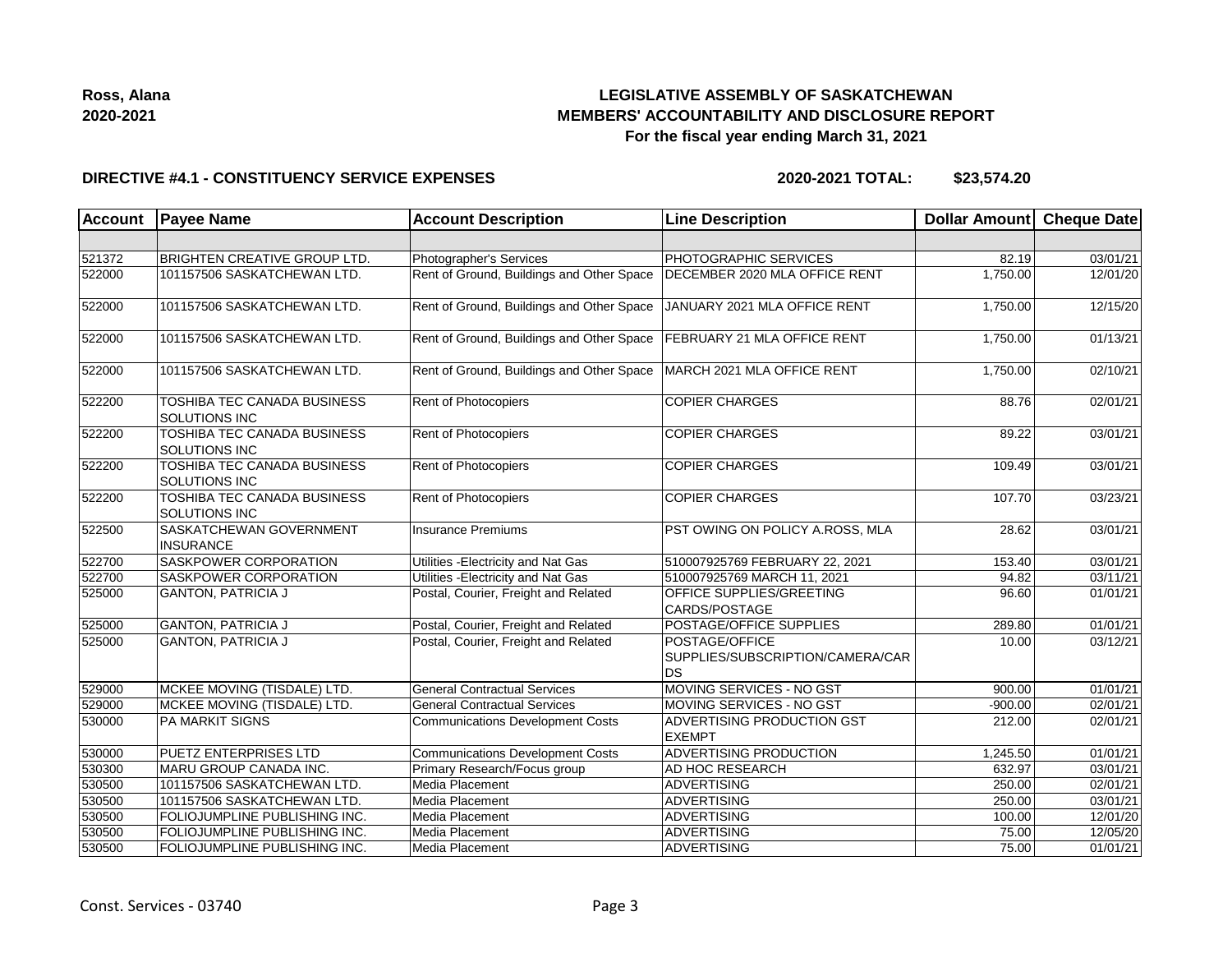## **LEGISLATIVE ASSEMBLY OF SASKATCHEWAN MEMBERS' ACCOUNTABILITY AND DISCLOSURE REPORT For the fiscal year ending March 31, 2021**

### **DIRECTIVE #4.1 - CONSTITUENCY SERVICE EXPENSES**

**2020-2021 TOTAL: \$23,574.20**

| <b>Account</b> | <b>Payee Name</b>                    | <b>Account Description</b>    | <b>Line Description</b>          | <b>Dollar Amount</b> | Cheque Date           |
|----------------|--------------------------------------|-------------------------------|----------------------------------|----------------------|-----------------------|
|                |                                      |                               |                                  |                      |                       |
| 530500         | FOLIOJUMPLINE PUBLISHING INC.        | Media Placement               | ADVERTISING                      | 50.00                | 01/01/21              |
| 530500         | FOLIOJUMPLINE PUBLISHING INC.        | Media Placement               | <b>ADVERTISING</b>               | 75.00                | 01/01/21              |
| 530500         | FOLIOJUMPLINE PUBLISHING INC.        | Media Placement               | <b>ADVERTISING</b>               | 25.00                | 01/02/21              |
| 530500         | FOLIOJUMPLINE PUBLISHING INC.        | Media Placement               | ADVERTISING                      | 75.00                | 02/01/21              |
| 530500         | <b>FOLIOJUMPLINE PUBLISHING INC.</b> | Media Placement               | <b>ADVERTISING</b>               | 75.00                | 02/01/21              |
| 530500         | FOLIOJUMPLINE PUBLISHING INC.        | Media Placement               | <b>ADVERTISING</b>               | 75.00                | 02/01/21              |
| 530500         | FOLIOJUMPLINE PUBLISHING INC.        | Media Placement               | <b>ADVERTISING</b>               | 75.00                | $\overline{03}/01/21$ |
| 530500         | FOLIOJUMPLINE PUBLISHING INC.        | Media Placement               | ADVERTISING                      | 75.00                | 03/01/21              |
| 530500         | FOLIOJUMPLINE PUBLISHING INC.        | Media Placement               | ADVERTISING                      | 75.00                | 03/01/21              |
| 530500         | FOLIOJUMPLINE PUBLISHING INC.        | Media Placement               | ADVERTISING                      | 75.00                | 03/01/21              |
| 530500         | FOLIOJUMPLINE PUBLISHING INC.        | Media Placement               | ADVERTISING                      | 75.00                | 03/01/21              |
| 530500         | FOLIOJUMPLINE PUBLISHING INC.        | Media Placement               | <b>ADVERTISING</b>               | 91.66                | 03/06/21              |
| 530500         | FOLIOJUMPLINE PUBLISHING INC.        | Media Placement               | <b>ADVERTISING</b>               | 99.99                | 03/20/21              |
| 530500         | FOLIOJUMPLINE PUBLISHING INC.        | Media Placement               | <b>ADVERTISING</b>               | 99.99                | 03/27/21              |
| 530500         | P.A. SHOPPER (ADGRAPHICS LTD.)       | Media Placement               | ADVERTISING - NO GST             | 152.00               | 01/01/21              |
| 530500         | <b>PA MARKIT SIGNS</b>               | Media Placement               | <b>ADVERTISING</b>               | 1,021.20             | 01/19/21              |
| 530500         | <b>PUETZ ENTERPRISES LTD</b>         | Media Placement               | <b>ADVERTISING</b>               | 770.00               | 01/01/21              |
| 530500         | <b>PUETZ ENTERPRISES LTD</b>         | Media Placement               | <b>ADVERTISING</b>               | 770.00               | 03/01/21              |
| 530500         | <b>PUETZ ENTERPRISES LTD</b>         | Media Placement               | <b>ADVERTISING</b>               | 770.00               | $\overline{03}/01/21$ |
| 530900         | <b>BURKITT'S FLOWERS LTD.</b>        | <b>Promotional Items</b>      | FLORAL ARRANGEMENT - NO GST      | 53.00                | 03/01/21              |
| 530900         | <b>ENCHANTED FLORIST</b>             | <b>Promotional Items</b>      | POINSETTIAS                      | 49.81                | 01/01/21              |
| 530900         | <b>ENCHANTED FLORIST</b>             | <b>Promotional Items</b>      | <b>POINSETTIAS</b>               | 272.35               | 01/01/21              |
| 530900         | <b>GANTON, PATRICIA J</b>            | <b>Promotional Items</b>      | <b>OFFICE SUPPLIES/GREETING</b>  | 11.10                | 01/01/21              |
|                |                                      |                               | CARDS/POSTAGE                    |                      |                       |
| 530900         | <b>GANTON, PATRICIA J</b>            | <b>Promotional Items</b>      | <b>POSTAGE/OFFICE</b>            | 13.32                | 03/12/21              |
|                |                                      |                               | SUPPLIES/SUBSCRIPTION/CAMERA/CAR |                      |                       |
|                |                                      |                               | DS                               |                      |                       |
| 530900         | <b>GANTON, PATRICIA J</b>            | <b>Promotional Items</b>      | <b>FLAGS &amp; ACCESSORIES</b>   | 48.73                | 03/25/21              |
| 530900         | UPS STORE #522                       | <b>Promotional Items</b>      | <b>CHRISTMAS CARDS</b>           | 192.53               | 01/01/21              |
| 550100         | P.A. FASTPRINT INC.                  | <b>Printed Forms</b>          | LETTERHEAD - NO GST              | 212.00               | 03/01/21              |
| 550100         | UPS STORE #522                       | Printed Forms                 | <b>BUSINESS CARDS GST EXEMPT</b> | 51.59                | 02/01/21              |
| 550200         | <b>GANTON, PATRICIA J</b>            | Books, Mags and Ref Materials | <b>POSTAGE/OFFICE</b>            | 153.60               | 03/12/21              |
|                |                                      |                               | SUPPLIES/SUBSCRIPTION/CAMERA/CAR |                      |                       |
|                |                                      |                               | DS                               |                      |                       |
| 555000         | <b>B &amp; P WATER SHOP</b>          | Other Material and Supplies   | <b>OFFICE SUPPLIES</b>           | 8.00                 | 03/01/21              |
| 555000         | <b>B &amp; P WATER SHOP</b>          | Other Material and Supplies   | OFFICE SUPPLIES                  | 8.00                 | 03/01/21              |
| 555000         | <b>B &amp; P WATER SHOP</b>          | Other Material and Supplies   | <b>OFFICE SUPPLIES</b>           | 36.00                | 03/15/21              |
| 555000         | <b>GANTON, PATRICIA J</b>            | Other Material and Supplies   | POSTAGE/OFFICE SUPPLIES          | 71.53                | 01/01/21              |
|                |                                      |                               |                                  |                      |                       |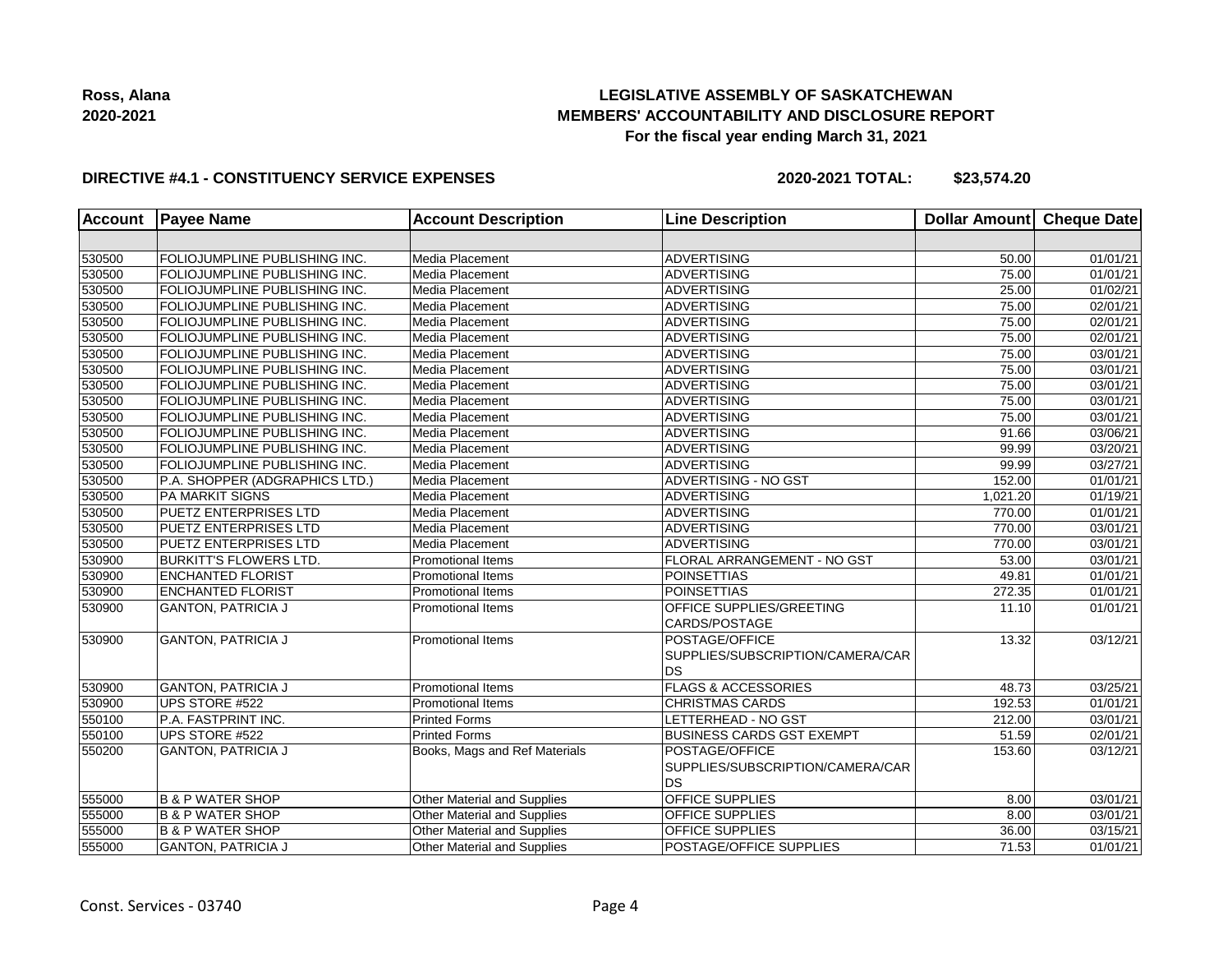

## **LEGISLATIVE ASSEMBLY OF SASKATCHEWAN MEMBERS' ACCOUNTABILITY AND DISCLOSURE REPORT For the fiscal year ending March 31, 2021**

### **DIRECTIVE #4.1 - CONSTITUENCY SERVICE EXPENSES**

**2020-2021 TOTAL: \$23,574.20**

| <b>Account</b> | <b>Payee Name</b>                       | <b>Account Description</b>           | <b>Line Description</b>                                         | Dollar Amount Cheque Date |                       |
|----------------|-----------------------------------------|--------------------------------------|-----------------------------------------------------------------|---------------------------|-----------------------|
|                |                                         |                                      |                                                                 |                           |                       |
| 555000         | <b>GANTON, PATRICIA J</b>               | Other Material and Supplies          | POSTAGE/OFFICE SUPPLIES                                         | 22.19                     | 01/01/21              |
| 555000         | <b>GANTON, PATRICIA J</b>               | Other Material and Supplies          | OFFICE SUPPLIES/GREETING<br>CARDS/POSTAGE                       | 117.05                    | 01/01/21              |
| 555000         | <b>GANTON, PATRICIA J</b>               | Other Material and Supplies          | OFFICE SUPPLIES                                                 | 56.81                     | 02/03/21              |
| 555000         | <b>GANTON, PATRICIA J</b>               | Other Material and Supplies          | POSTAGE/OFFICE<br>SUPPLIES/SUBSCRIPTION/CAMERA/CAR<br><b>DS</b> | 96.52                     | 03/12/21              |
| 555000         | <b>GANTON, PATRICIA J</b>               | Other Material and Supplies          | <b>OFFICE SUPPLIES</b>                                          | 219.82                    | $\overline{03/1}5/21$ |
| 555000         | <b>GANTON, PATRICIA J</b>               | Other Material and Supplies          | <b>FLAGS &amp; ACCESSORIES</b>                                  | 262.43                    | 03/25/21              |
| 555000         | <b>GANTON, PATRICIA J</b>               | Other Material and Supplies          | <b>OFFICE SUPPLIES</b>                                          | 380.53                    | 03/25/21              |
| 555000         | KLEEN-BEE                               | Other Material and Supplies          | <b>OFFICE SUPPLIES - NO GST</b>                                 | 183.11                    | 01/01/21              |
| 555000         | KLEEN-BEE                               | Other Material and Supplies          | <b>OFFICE SUPPLIES - NO GST</b>                                 | 148.40                    | 01/01/21              |
| 555000         | KLEEN-BEE                               | Other Material and Supplies          | <b>OFFICE SUPPLIES</b>                                          | 242.69                    | 02/01/21              |
| 555000         | P.A. FASTPRINT INC.                     | Other Material and Supplies          | <b>ENVELOPES - NO GST</b>                                       | 47.70                     | 01/01/21              |
| 555000         | <b>ROSS, ALANA R</b>                    | Other Material and Supplies          | <b>REIMB: OFFICE SUPPLIES</b>                                   | 83.24                     | 03/12/21              |
| 555000         | ROSS, ALANA R                           | Other Material and Supplies          | REIMB: OFFICE SUPPLIES/TV                                       | 69.00                     | 03/27/21              |
| 555000         | <b>SCHMALZ AUCTIONS</b>                 | Other Material and Supplies          | OFFICE SUPPLIES - NO GST                                        | 28.97                     | 03/26/21              |
| 555000         | <b>SCHMALZ AUCTIONS</b>                 | Other Material and Supplies          | OFFICE SUPPLIES - NO GST                                        | 168.07                    | 03/26/21              |
| 555000         | STAPLES BUSINESS DEPOT                  | Other Material and Supplies          | 11578 COMPUTER/CASE                                             | 106.99                    | 03/31/21              |
| 555000         | <b>SUPREME BASICS</b>                   | Other Material and Supplies          | OFFICE SUPPLIES                                                 | 63.56                     | 02/01/21              |
| 555000         | <b>SUPREME BASICS</b>                   | Other Material and Supplies          | <b>OFFICE SUPPLIES</b>                                          | 74.15                     | 02/01/21              |
| 555000         | <b>SUPREME BASICS</b>                   | Other Material and Supplies          | <b>OFFICE SUPPLIES</b>                                          | 102.74                    | 02/01/21              |
| 555000         | <b>SUPREME BASICS</b>                   | Other Material and Supplies          | <b>OFFICE SUPPLIES</b>                                          | 285.98                    | 03/01/21              |
| 555000         | <b>SUPREME BASICS</b>                   | Other Material and Supplies          | <b>OFFICE SUPPLIES</b>                                          | 37.09                     | 03/01/21              |
| 555000         | <b>SUPREME BASICS</b>                   | Other Material and Supplies          | <b>OFFICE SUPPLIES</b>                                          | 92.14                     | 03/01/21              |
| 555000         | <b>SUPREME BASICS</b>                   | Other Material and Supplies          | <b>OFFICE SUPPLIES</b>                                          | 59.28                     | 03/01/21              |
| 564300         | PRINCE ALBERT NORTHCOTE<br>CONSTITUENCY | Computer Hardware - Exp.             | <b>COMPUTER EQUIPMENT</b>                                       | 1,465.27                  | 03/22/21              |
| 564300         | <b>STAPLES BUSINESS DEPOT</b>           | Computer Hardware - Exp.             | 11578 COMPUTER/CASE                                             | 1,229.42                  | 03/31/21              |
| 565200         | <b>GANTON, PATRICIA J</b>               | Office Furniture and Equipment - Exp | POSTAGE/OFFICE<br>SUPPLIES/SUBSCRIPTION/CAMERA/CAR<br><b>DS</b> | 77.90                     | 03/12/21              |
| 565200         | KENSINGTON CONDO CORPORATION            | Office Furniture and Equipment - Exp | <b>VACUUM CLEANER</b>                                           | 70.00                     | 03/24/21              |
| 565200         | ROSS, ALANA R                           | Office Furniture and Equipment - Exp | <b>REIMB: TV MOUNT</b>                                          | 144.29                    | 03/27/21              |
| 565200         | ROSS, ALANA R                           | Office Furniture and Equipment - Exp | REIMB: OFFICE SUPPLIES/TV                                       | 687.00                    | 03/27/21              |
| 565200         | SUPREME BASICS                          | Office Furniture and Equipment - Exp | <b>LAPTOP CADDY</b>                                             | 254.39                    | 03/01/21              |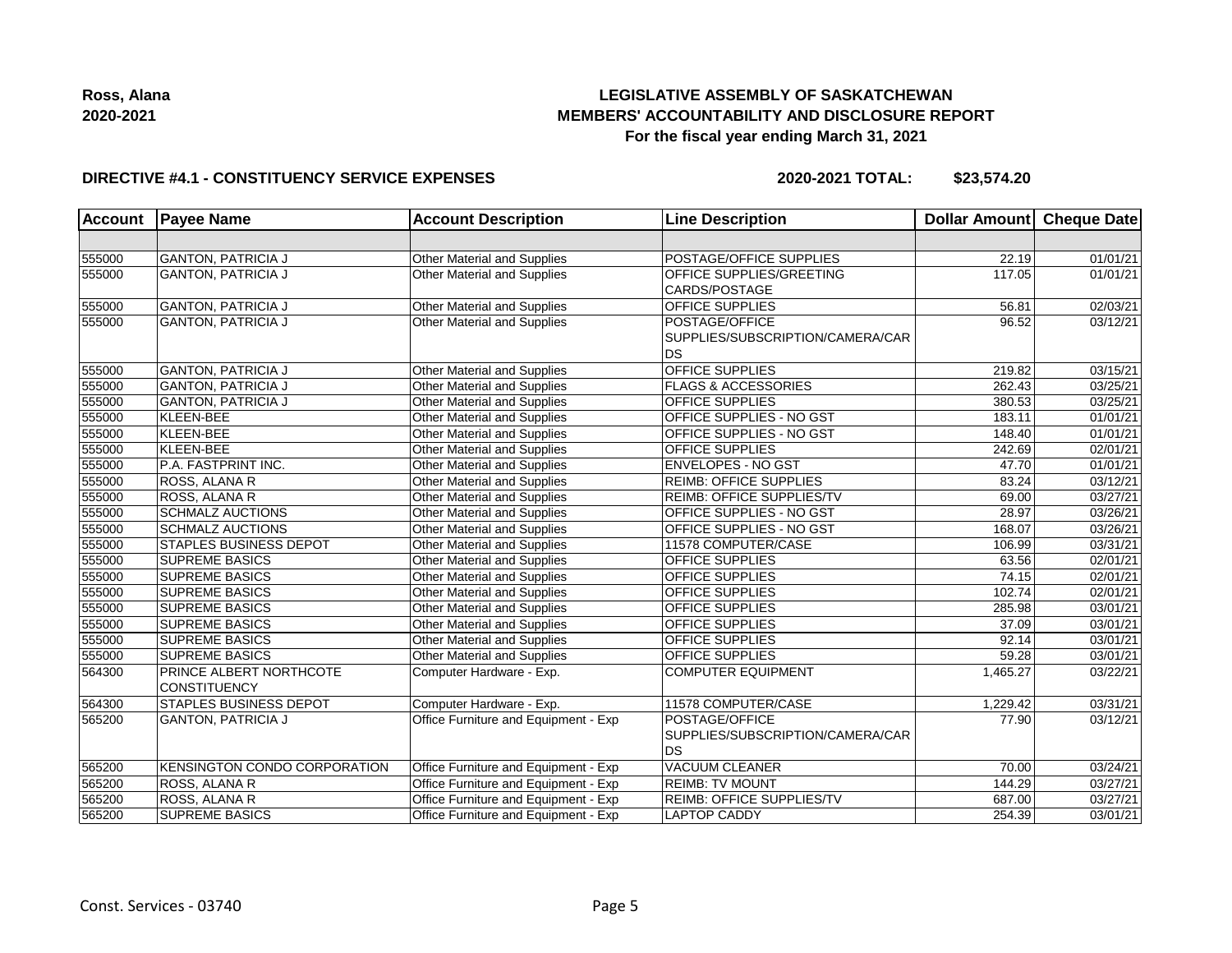## **LEGISLATIVE ASSEMBLY OF SASKATCHEWAN MEMBERS' ACCOUNTABILITY AND DISCLOSURE REPORT For the fiscal year ending March 31, 2021**

### **DIRECTIVE #6 - CONSTITUENCY ASSISTANT EXPENSES**

**2020-2021 TOTAL: \$19,869.10**

| <b>Account</b> | <b>Payee Name</b>         | <b>Account Description</b>                       | Dollar Amount | <b>Cheque Date</b> |  |
|----------------|---------------------------|--------------------------------------------------|---------------|--------------------|--|
|                |                           |                                                  |               |                    |  |
| 513000         | <b>GANTON, PATRICIA J</b> | Out-of-Scope Permanent                           | 1,512.50      | 12/09/20           |  |
| 513000         | <b>GANTON, PATRICIA J</b> | Out-of-Scope Permanent                           | 1,750.00      | 12/22/20           |  |
| 513000         | <b>GANTON, PATRICIA J</b> | Out-of-Scope Permanent                           | 1,762.50      | 01/06/21           |  |
| 513000         | <b>GANTON, PATRICIA J</b> | Out-of-Scope Permanent                           | 1.850.00      | 01/20/21           |  |
| 513000         | <b>GANTON, PATRICIA J</b> | Out-of-Scope Permanent                           | 1,875.00      | 02/03/21           |  |
| 513000         | <b>GANTON, PATRICIA J</b> | Out-of-Scope Permanent                           | 1.675.00      | 02/17/21           |  |
| 513000         | <b>GANTON, PATRICIA J</b> | Out-of-Scope Permanent                           | 1,875.00      | 03/03/21           |  |
| 513000         | <b>GANTON, PATRICIA J</b> | Out-of-Scope Permanent                           | 1,875.00      | 03/17/21           |  |
| 514300         | <b>GANTON, PATRICIA J</b> | Part-Time/Permanent Part-Time                    | 1,976.25      | 03/30/21           |  |
| 514300         | <b>GANTON, PATRICIA J</b> | Part-Time/Permanent Part-Time                    | 210.35        | 04/09/21           |  |
| 514300         | TAYLOR. DEBRA F           | Part-Time/Permanent Part-Time                    | 1,976.25      | 03/30/21           |  |
| 514300         | TAYLOR. DEBRA F           | Part-Time/Permanent Part-Time                    | 395.25        | 04/09/21           |  |
| 519900         | None (Default)            | Change in Y/E Accrued Empl Leave<br>Entitlements | 1,136.00      | 04/14/21           |  |